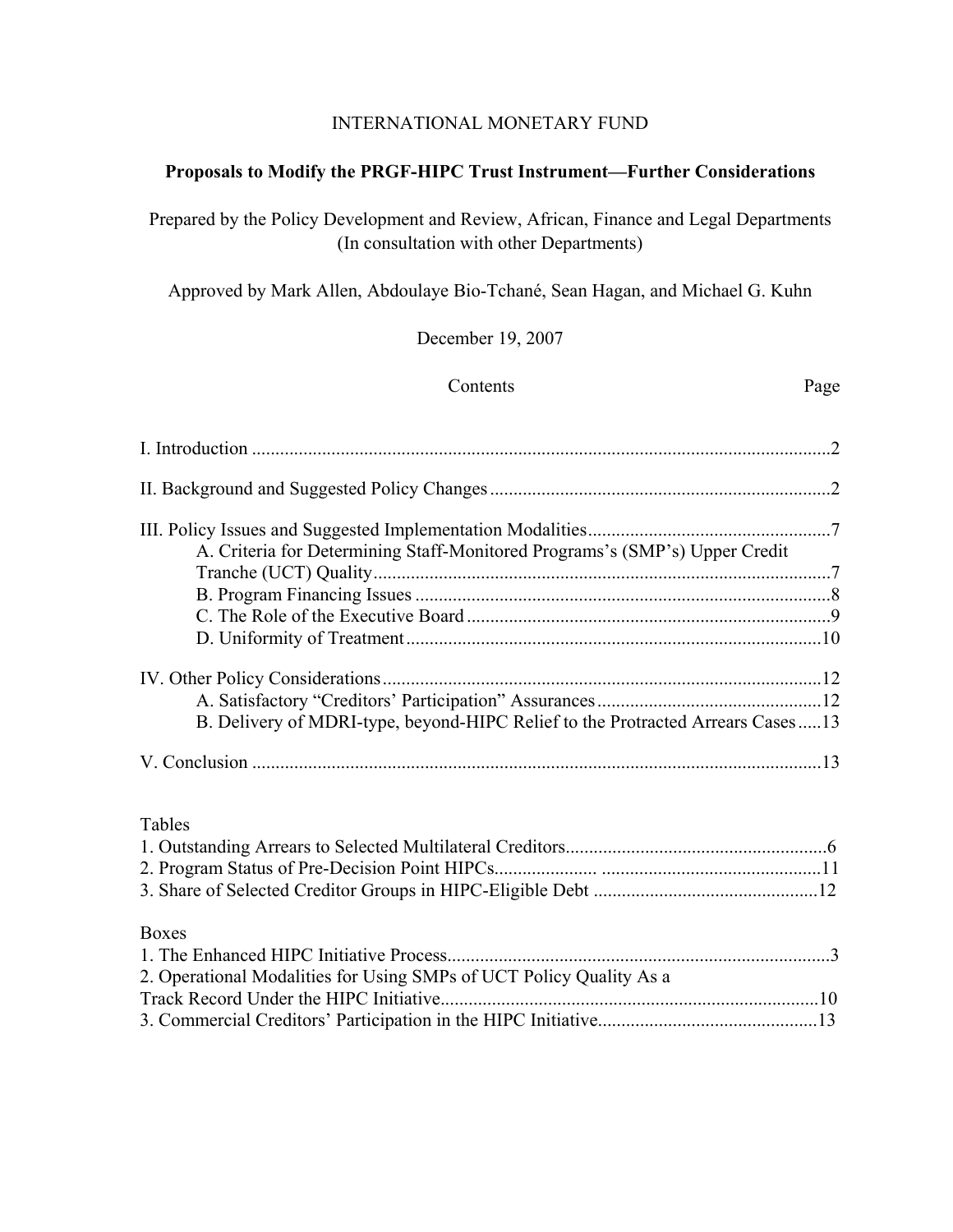## **I. INTRODUCTION**

1. How can Liberia be given credit for its record in implementing a strong program of macroeconomic stabilization and structural reform during the time when the Fund and/or other international financial institutions lacked sufficient financing assurances for proceeding with arrears clearance and debt relief? Although this issue has arisen in the specific context of Liberia, it may also be applicable to a number of other similarly situated countries that have not yet reached the decision point under the Heavily Indebted Poor Countries (HIPC) Initiative.

2. On July 11, 2007, Executive Directors were briefed on Management's preliminary proposals as to how some aspects of the Fund's policies could be modified to address this issue. These proposals would facilitate the normalization of Liberia's financial relations with the Fund and its access to debt relief, while minimizing the changes to the enhanced HIPC Initiative and the Multilateral Debt Relief Initiative (MDRI) frameworks. On September 14, the Board conditionally approved modalities for financing the cost of the Fund's debt relief to Liberia through the use of the partial distribution of the First Special Contingent Account (SCA-1) resources and proceeds of Liberia-related deferred charges adjustments to facilitate bilateral contributions.

3. This follow-up paper focuses on the proposed modifications to HIPC Initiative policy as implemented in the Fund, building on the July paper. It also addresses the key policy issues raised by Executive Directors at the July informal briefing and lays out the modalities and decision required to implement the proposed changes. If adopted, these modifications would also apply to future similarly situated pre-decision point HIPCs.

4. The paper is organized as follows. Section II provides background and describes the proposed amendment to the PRGF-HIPC Trust Instrument. Section III elaborates on the key policy and implementation issues raised by the proposed amendment and suggests modalities to address them. Section IV deals with two additional policy modifications that were discussed in the July paper but are no longer being proposed at this time. Section V provides concluding observations. Section VI sets forth the proposed decision.

## **II. BACKGROUND AND SUGGESTED POLICY CHANGES**

5. **The Fund's provision of debt relief under the enhanced HIPC Initiative relies on a set of comprehensive modalities that apply uniformly to all eligible or potentially eligible countries** (Box 1). These rules aim at ensuring, inter alia, that debt relief will reduce debt burdens down to the levels deemed sustainable under the enhanced HIPC Initiative; that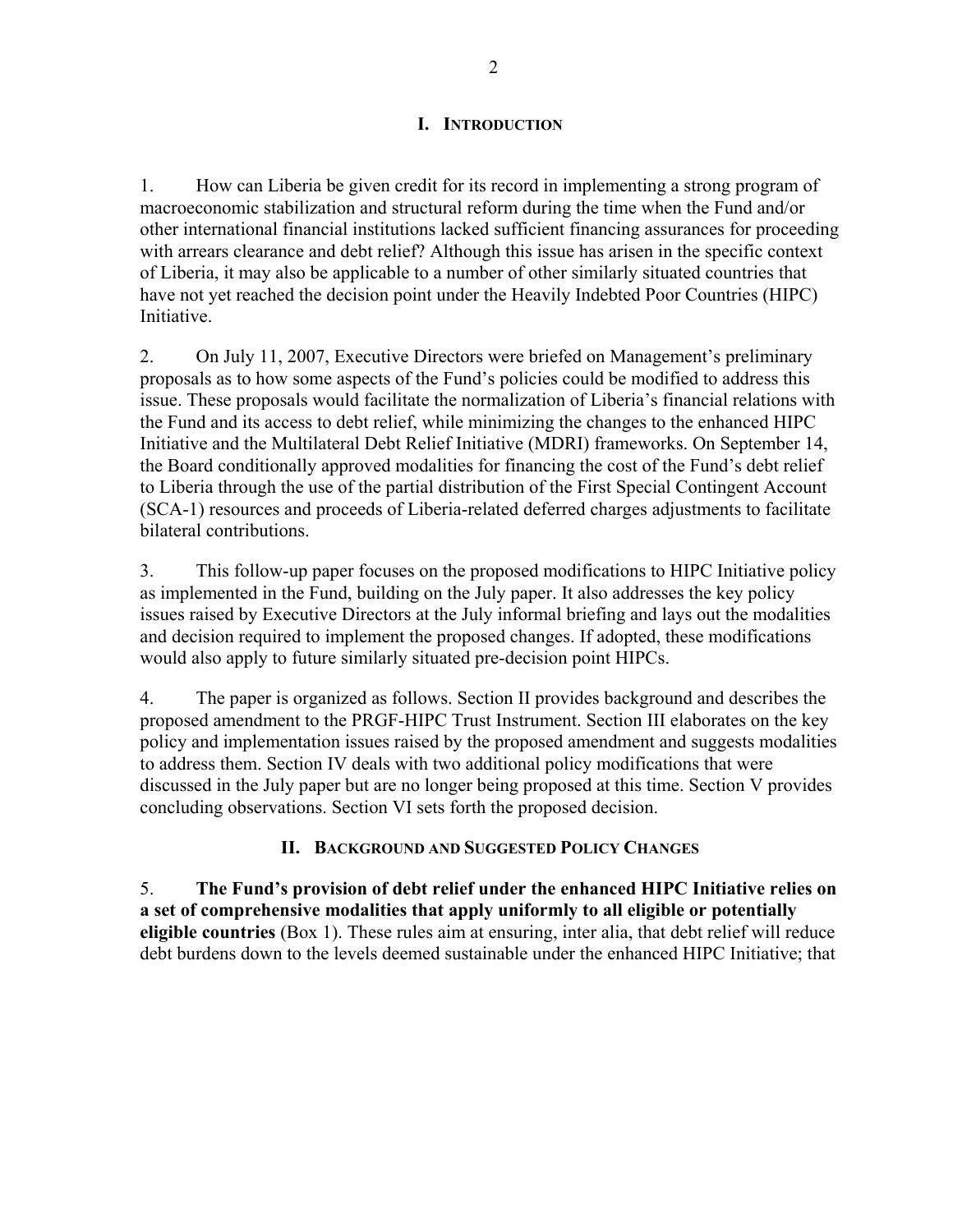#### **Box 1. The Enhanced HIPC Initiative Process**

The enhanced HIPC Initiative is a comprehensive approach to debt reduction for HIPCs pursuing Fundand IDA-supported adjustment and reform programs. It relies on coordinated action by the international financial community, including multilateral organizations, bilateral creditors, and commercial lenders, to reduce to sustainable levels the external debt burdens of the most heavily indebted poor countries. Participation in the HIPC Initiative is voluntary, but the main official creditors (the Fund, the International Development Association (IDA), the African Development Bank (AfDB), the Inter-American Development Bank (IaDB), the Asian Development Bank (AsDB) and the members of the Paris Club) have committed to participate, and have developed clear modalities to that end. In 2005, the enhanced HIPC Initiative was supplemented by the Multilateral Debt Relief Initiative (MDRI), which allows for 100 percent relief on eligible debts by three multilateral institutions—the Fund, IDA, and the AfDF—for countries having completed the HIPC Initiative process. The Fund also provided debt relief under the MDRI to two non-HIPCs with per capita income below US\$380. The IaDB is also providing 100 percent relief on eligible debts at completion point under the IaDB 2007 Initiative.

To be eligible for HIPC Initiative assistance (under Fund rules) a country must (i) be PRGF-ESF-eligible and eligible for full debt relief under traditional mechanisms; (ii) have end-2004 debt that is above the relevant HIPC Initiative threshold even after the assumed application of traditional debt-relief mechanisms; and (iii) adopt a qualifying Fund-supported program.

An eligible member must meet certain additional requirements to reach the decision point, at which point the Executive Boards of the Fund and IDA formally decide on its qualification for debt relief, and the international community commits to reducing its debt to the agreed sustainability threshold. These requirements include: (i) having debt as of the reference date for the decision point above the relevant HIPC Initiative threshold, even after the full application of traditional debt relief mechanisms; (ii) having a satisfactory poverty reduction strategy (or interim poverty reduction strategy) in place; and (iii) establishing a track record of strong policy performance under a qualifying Fund- and IDA-supported program. At the *decision point*, a country may begin receiving *interim relief* on its debt service falling due. The Fund, IDA, the AfDB, the IaDB, the AsDB and the Paris Club provide interim assistance after the decision point, subject to certain conditions.

In order to receive the full and irrevocable reduction in debt committed at the decision point, the country must: (i) establish a further track record of good performance under Fund- and IDA-supported programs; (ii) implement satisfactorily a number of key reforms agreed at the decision point (the *floating completion- point triggers*); and (iii) prepare a PRSP and implement it satisfactorily for at least one year. Once a country has met these criteria, it can reach its *completion point*, at which time all creditors are expected to provide the full debt relief committed at the decision point. HIPCs whose debt-burden indicators have, for exogenous reasons, deteriorated significantly relative to what was anticipated at the decision point may receive commitments or disbursements of additional debt relief (*topping up assistance*) at the completion point.

The Fund conditions both the provision of its interim assistance and reaching of completion point on receiving *satisfactory assurances* from other creditors that they will provide their share of debt relief ("creditors' participation assurances"). This rule was established to ensure that the debt burden of HIPCs are reduced to sustainable levels, as well as to protect the preferred creditor status and financial integrity of the Fund by fostering broad participation and fair burden-sharing by all creditors. In practice, assurances from creditors accounting for a minimum of 70 percent of HIPC-eligible debt have been required for the provision by the Fund of interim assistance after the decision point and 80 percent for reaching the completion point.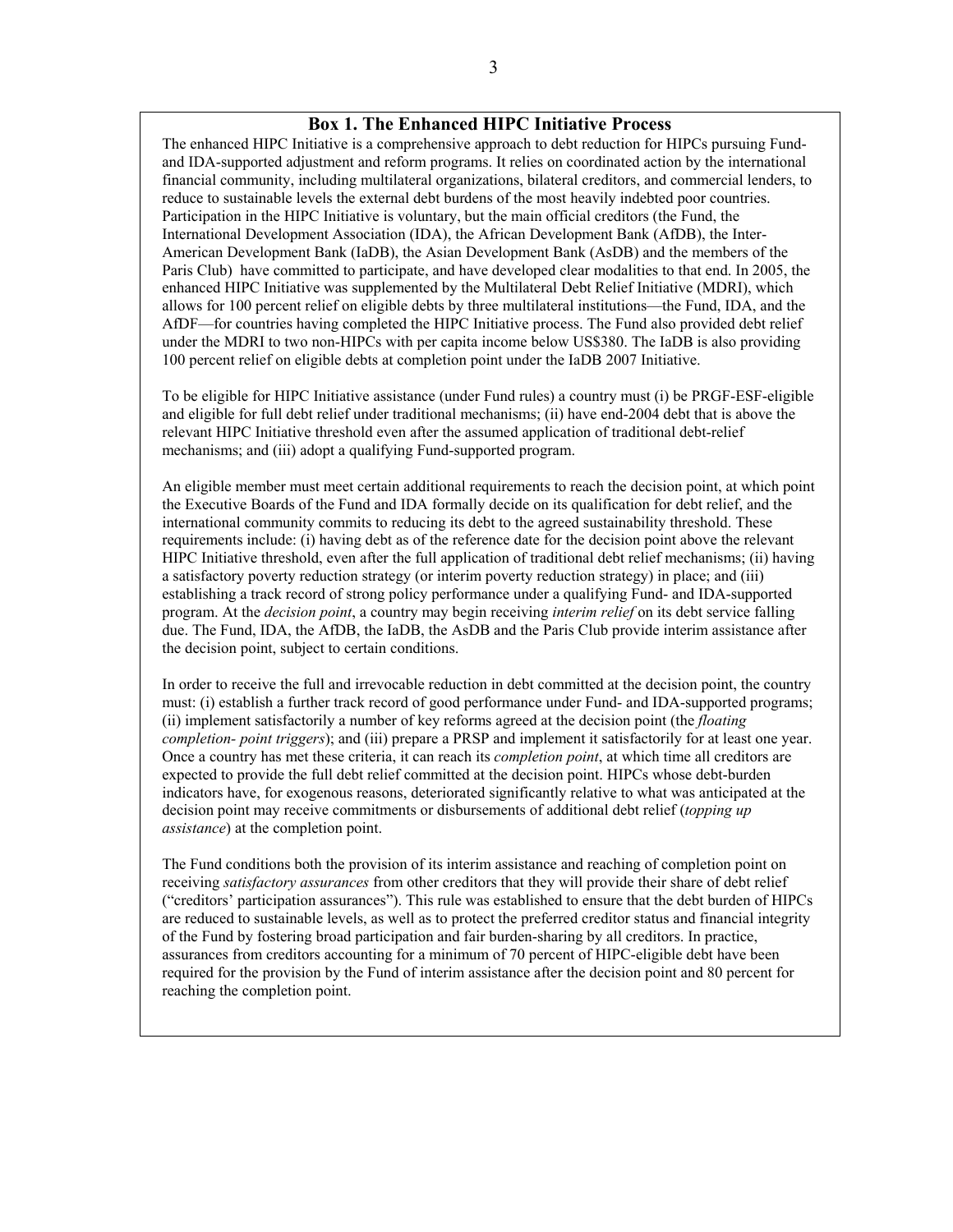it will support poverty-reduction efforts in beneficiary members; and that all creditors will share the debt-reduction burden. They have evolved since the establishment of the original HIPC Initiative in 1997 to take into account the specific circumstances of HIPCs.

6. **The application of existing rules and policies to Liberia could delay the country's access to debt relief despite its strong policy performance.** Indeed, the combination of rules and policies that govern, on the one hand, the establishment of a track record to reach the decision point and, on the other hand, the need for assurances that the Fund will have available sufficient resources to finance HIPC Initiative and beyond-HIPC debt relief could delay the delivery of debt relief to Liberia and similarly situated countries for reasons beyond the authorities' control.

7. **For a member to establish a track record of policy performance to qualify for debt relief under existing Fund policies and rules, it must fulfill certain requirements.** Under the PRGF-HIPC Trust Instrument, HIPCs that wish to participate in the Initiative must establish a track record of strong policy performance under a specified list of instruments in the period leading up to the decision point.<sup>12</sup> Aside from the RAP, access to these instruments requires the clearance of all arrears to the Fund. Fund policy also requires that qualifying programs—again, aside from the RAP—be fully financed.<sup>34</sup> This involves, where applicable, the clearance of arrears to other creditors on terms compatible with the program, as well as commitments from creditors to provide the financing necessary for the program to

1

 $<sup>1</sup>$  The Fund-supported programs that count for this purpose are programs supported by PRGF, ESF, or Extended</sup> Arrangements, or, on a case-by-case basis as determined by the Board, Structural Adjustment Facility (SAF) arrangements, Stand-By Arrangements, decisions on rights accumulation programs (RAP), or emergency postconflict assistance (EPCA). See PRGF-HIPC Trust Instrument, Section III, Paragraph 2(c) in *[Selected Decisions](http://www.imf.org/external/pubs/ft/sd/index.asp) [and Selected Documents of the International Monetary Fund](http://www.imf.org/external/pubs/ft/sd/index.asp).*

 $2^2$  The PRGF-HIPC Trust Instrument stipulates that the member must have "established a track record of strong policy performance under Fund-supported programs, covering macroeconomic policies and structural and social policy reforms. This requirement shall normally be satisfied by an initial three-year performance period leading up to the decision point...". In practice, Management now requires a minimum track record of six months under qualifying programs before recommending to the Board that a country reach the decision point. This minimum track record of six months is crucial to allow authorities to demonstrate their commitment and staff to assess that actual implementation of programs is satisfactorily, and thus safeguard the use of Fund resources; it also corresponds to the minimum time normally needed to complete one review under PRGF-supported programs.

 $3$  In practice, partial program financing assurances (in the sense of an extended period for arrears clearance to some other creditors) have been accepted in certain circumstance in the context of EPCA, but full clearance of arrears to the Fund is still required. See [Assistance to Post-Conflict Countries and the HIPC Framework,](http://www.imf.org/external/np/hipc/2001/pc/042001.pdf) April 20, 2001.

<sup>&</sup>lt;sup>4</sup> Although a country may maintain arrears during a RAP, the resolution of these arrears and restoring external sustainability upon the completion of a RAP is envisaged similar to other upper credit tranche programs. Thus, for a RAP to be viable, financing assurances (including for debt relief, where applicable) are needed at the start of a program.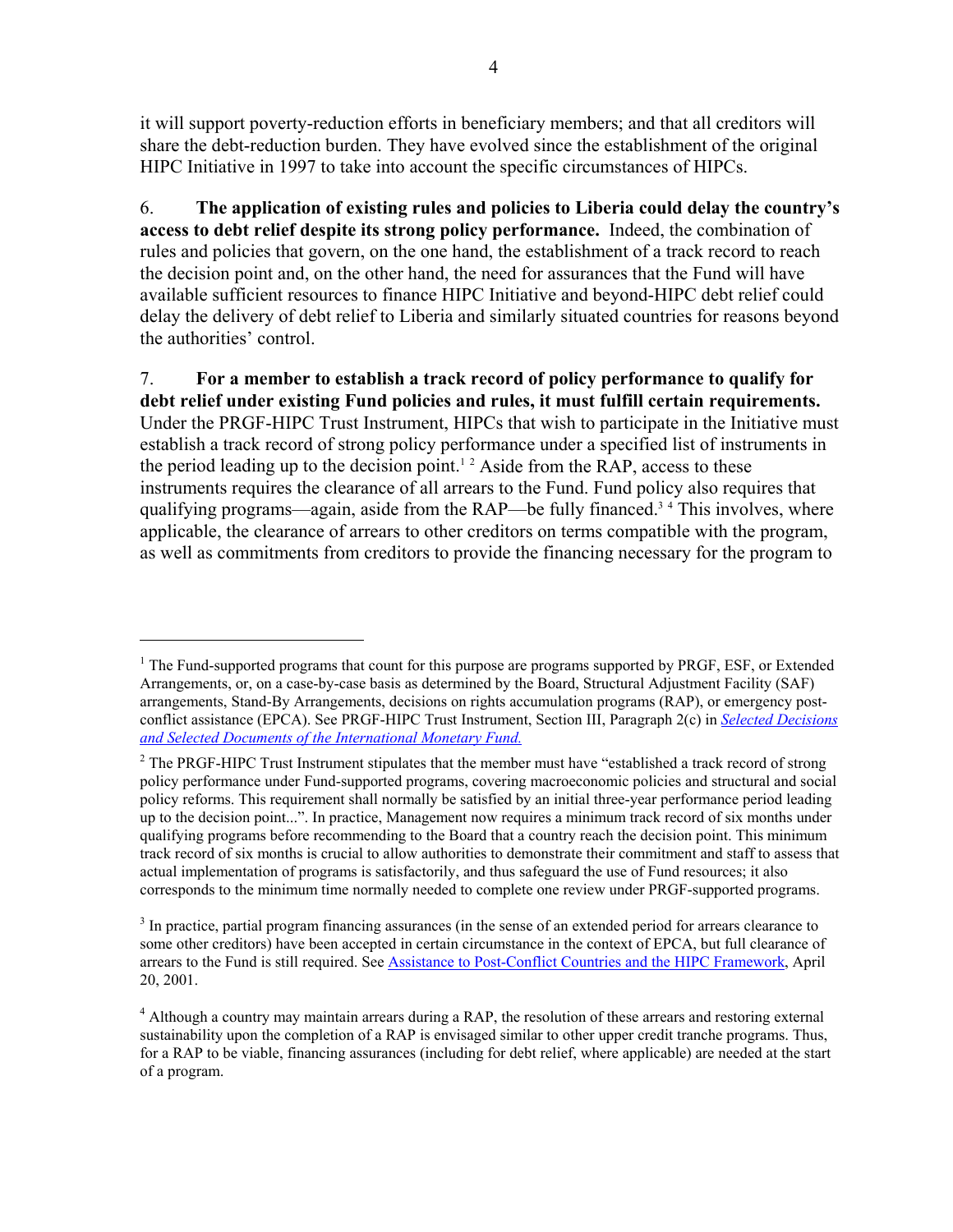be viable and permit eventual resolution of the member's external payments imbalances and repayment to the Fund ("program financing assurances").<sup>5</sup>

8. **A further essential component of the normalization process for Liberia and other members with protracted arrears to the Fund is that, before the HIPC Initiative process can start, resources must be identified and secured to finance debt relief to these members.** This component is important because, while arrears clearance and new Fund financing would result in these members being current on their obligations to the Fund, it would not provide the substantial debt relief that they need to achieve external sustainability. Because the costs for the Fund of providing debt relief to the three protracted arrears cases— Liberia, Somalia, and Sudan— were not included in the original Fund's financing frameworks for the enhanced HIPC Initiative and the MDRI, resources in the PRGF-HIPC Trust are currently insufficient to allow the Fund to commit debt relief to these countries at the HIPC Initiative decision point. Therefore, additional financing needs to be identified and secured before the normalization process can be started for these countries.<sup>6</sup> Some other multilateral creditors also need to secure additional funds to finance their relief to HIPCs with large arrears to them.

9. **Delays in mobilizing these resources could prevent a member with large arrears to the Fund or other multilateral creditors from starting a track record of policy performance under a qualifying Fund-supported program.** This could occur despite the fact that the quality of the member's policies would be sufficient to warrant Fund support, were financing available. Liberia, for example, has emerged from conflict and strengthened its macroeconomic and structural reform policies to a level that could have warranted support under a PRGF arrangement or a RAP, but this was precluded by the absence of adequate financing assurances for the provision of HIPC Initiative and beyond-HIPC debt relief.<sup>7</sup> In February 2007, and again in July 2007, most Directors agreed with the staff's assessment that

<sup>1</sup>  $<sup>5</sup>$  In this paper, the term "financing assurances" is used to refer to commitments regarding the availability of</sup> financial resources in two complementary but separate contexts: in the context of a Fund-supported program ("program financing assurances"), when creditors commit to provide the financing necessary for the program to be viable, including through the clearance of arrears outstanding to them on terms compatible with the program; and in the context of the delivery of HIPC Initiative and MDRI-type debt relief by the Fund ("HIPC financing assurances"), when members and other contributors commit to provide the necessary resources for the Fund to deliver its share of debt relief. Separately, in the context of participation by creditors in the HIPC Initiative ("creditors' participation assurances"), when creditors holding a certain threshold share of HIPC-eligible debt commit to deliver their expected share of HIPC Initiative debt relief.

<sup>&</sup>lt;sup>6</sup>The normalization process envisaged (and previously used) for a member with protracted arrears to the Fund is that the member receives a bridge loan from bilateral creditors to clear its arrears to the Fund. This would unlock financial support from the Fund, allowing the member to repay the bridge loan and to implement a Fundsupported policy reform program.

<sup>&</sup>lt;sup>7</sup> Absence of assurances of available resources to finance arrears clearance and debt relief prevented Liberia from using a RAP at an early stage to establish a track record for reaching decision point. Given Liberia's very limited payment capacity, approval for a RAP for Liberia would have also required a modification of the RAP policy to allow the accumulation of arrears to the Fund during the period of the RAP.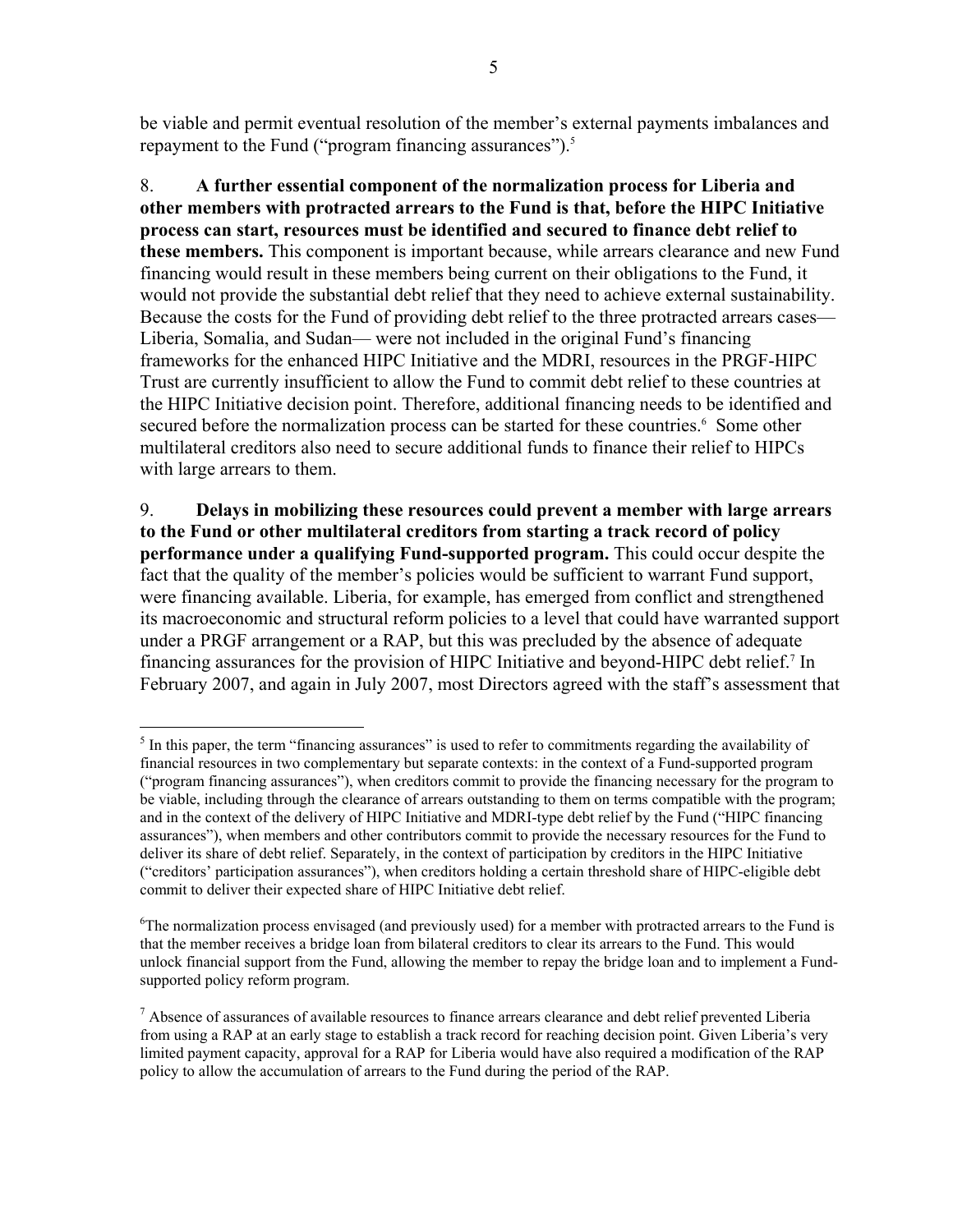Liberia's policies under its staff-monitored program (SMP) met the standards associated with arrangements in the upper credit tranches.<sup>8</sup> Table 1 lists pre-decision-point HIPCs that are currently in arrears with some of their main multilateral creditors and that may experience financing problems similar to Liberia in establishing the track record of policy performance for reaching the HIPC Initiative decision point.

#### Table 1. Outstanding Arrears to Selected Multilateral Creditors

|               | $IMF$ <sup><math>1/</math></sup> | World Bank Group <sup>1/</sup> | African Development<br>Bank Group <sup>2/</sup> |
|---------------|----------------------------------|--------------------------------|-------------------------------------------------|
| Comoros       |                                  |                                | 34.5                                            |
| Côte d'Ivoire | 0.0                              | 503.1                          | 529.4                                           |
| Eritrea       | --                               | --                             | 0.5                                             |
| Liberia       | 859.1                            | 510.8                          | 250.9                                           |
| Somalia       | 378.9                            | 171.6                          | 69.2                                            |
| Sudan         | 1,635.5                          | 458.6                          | 196.8                                           |
| Togo          | 0.0                              | 132.1                          | 19.7                                            |

### (In millions of U.S. dollars)

Sources: IMF and World Bank.

1/ As of November 30, 2007.

2/ As of October 31, 2007.

 $\overline{a}$ 

10. **If the Fund cannot acknowledge the strong policy performance of a member for the purpose of a track record toward reaching the HIPC Initiative decision point owing to a lack of adequate financing assurances, then the member is in effect penalized by requiring of it a longer track record before the decision point.** A member undertaking a strong reform program while awaiting HIPC or program financing assurances would still need to establish the required track record under one of the qualifying instruments once the financing assurances are in place, thus delaying its access to debt relief. The delay may significantly undermine the reform effort if political support for a reform-oriented government dwindles. It could also delay progress with resolving arrears to private creditors. One mechanism which can sometimes help countries resolve arrears to private creditors, the World Bank's Debt Reduction Facility for IDA-only countries (DRF), becomes technically available only after the country reaches the decision point.

### 11. **To address this issue, staff proposes that the PRGF-HIPC Trust Instrument be amended so that performance under SMPs may be counted as a track record toward**

 $8$  In the July discussion, most Directors agreed with the staff's assessment that the macroeconomic and structural policies under Liberia's 2007 SMP meet the standards associated with arrangements in the upper credit tranches. A few Directors, however, reserved their position on that point or noted that such a Board assessment would not be in line with the character of an SMP.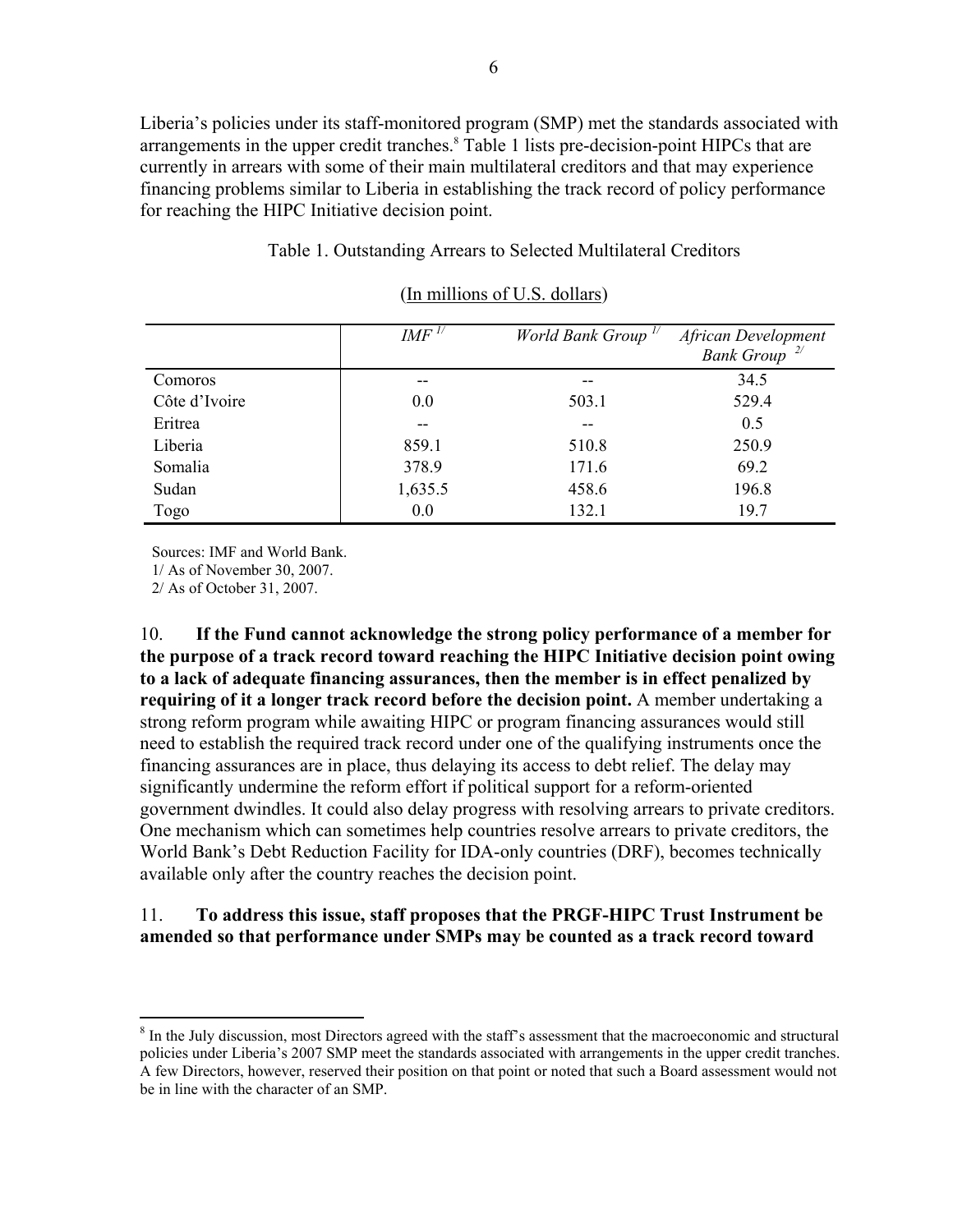**reaching the decision point.** <sup>9</sup> SMPs could be counted for these purposes only in cases where the Board agrees with the staff's assessment that macroeconomic and structural reform policies under the SMP meet the policy standards associated with programs supported by arrangements in the upper credit tranches or under the PRGF ("SMPs of UCT quality policies"). As discussed below, this would preserve HIPC Initiative standards: the UCT quality standard is the same as that applicable in the RAP context and is more stringent than that currently required for EPCA—one of the qualifying instruments for decision-point purposes under the HIPC-PRGF Trust.<sup>10</sup> Unlike RAPs, however, SMPs can be approved by Management and endorsed by the Board even in the absence of HIPC financing assurances. Also, unlike non-RAP Fund-supported programs, SMPs do not necessarily require either the clearance of arrears or program financing assurances. Thus, SMPs could begin to count toward the decision-point track record for strong-performing members while efforts to secure various financing assurances were under way. Staff also proposes that a conforming amendment be made to the PRGF-HIPC Trust Instrument to include such SMPs among the programs that members may use to establish formal eligibility for HIPC Initiative debt relief.11 The proposed amendments would require a decision by the Fund, as Trustee of the PRGF-HIPC Trust, taken by a majority of the votes cast.

## **III. POLICY ISSUES AND SUGGESTED IMPLEMENTATION MODALITIES**

12. **Implementing the proposed change in the track record requirement under the HIPC Initiative requires understandings on certain subsidiary policy issues.** These include: (i) the criteria for determining that an SMP is of UCT quality; (ii) program financing issues; (iii) the role of the Executive Board in assessing that an SMP is of UCT quality; and (iv) uniformity of treatment.

# **A. Criteria for Determining Staff-Monitored Program's (SMP's) Upper Credit Tranche (UCT) Quality**

13. **The determination that an SMP is of UCT quality would involve an assessment by the Board that the strength of the macroeconomic and structural policies under the SMP would be sufficient to justify Fund support in the upper credit tranches or under the PRGF should sufficient financing assurances for the program and debt relief be available**. In other words, that the sole obstacles to such Fund financial support are a combination of the member's ineligibility to use Fund resources, the absence of full financing assurances for the program, and, if applicable, its participation in the HIPC Initiative and MDRI. This is the same policy assessment that is required every time the

<sup>9</sup> PRGF-HIPC Trust Instrument, Section III, Paragraph 2(c) in *[Selected Decisions and Selected Documents of](http://www.imf.org/external/pubs/ft/sd/index.asp)  [the International Monetary Fund.](http://www.imf.org/external/pubs/ft/sd/index.asp)*

 $10$  The UCT quality requirement signifies that there should be no watering down of the HIPC Initiative's substantive policy performance standards as a result of the proposed amendment.

<sup>&</sup>lt;sup>11</sup> See PRGF-HIPC Trust Instrument, Section III, Paragraph 1(b) in *Selected Decisions and Selected Documents [of the International Monetary Fund.](http://www.imf.org/external/pubs/ft/sd/index.asp)*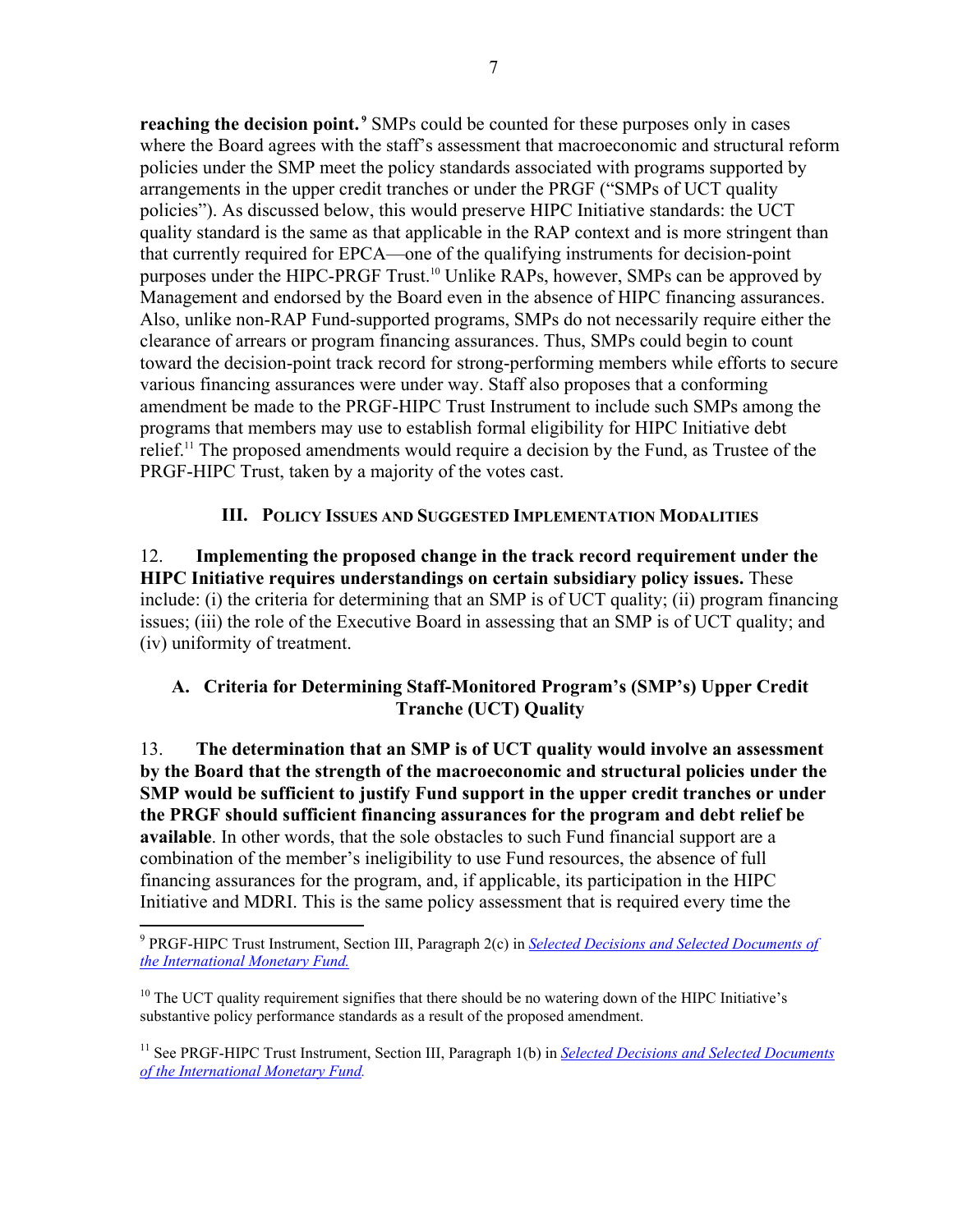Board approves a PRGF arrangement, an upper credit tranche stand-by or extended arrangement, or a RAP, with the difference that this assessment would focus solely on the member's policies and would not consider financing assurances. Thus, a qualifying SMP would require neither full program nor HIPC financing assurances in order to count toward the HIPC Initiative track record.

14. **The policies required for an upper credit tranche or PRGF arrangement have two main objectives: solving the member's balance of payments problem without recourse to measures destructive of national or international prosperity, and achieving medium-term external viability while fostering sustainable economic growth**. This implies that macroeconomic and structural policies under an SMP would be judged of UCT quality when they are deemed adequate to restore a viable external position and sustainable economic growth if they were to be combined with sufficient program financing and debt relief. Thus, staff projections would need to show that the continued application of these policies, combined with the provision of program financing and debt relief, would lead to a sustained improvement over the medium term of macroeconomic performance, including the external payment capacity. Whether a given set of policies meets upper credit tranche standards generally depends on the financing available to the member. Thus, to meet the standard will normally require tighter policies when financing is constrained than when it is abundant. But in all cases the policies are judged in terms of their compatibility with available financing. The innovation in RAPs, and that being proposed here, is that certain elements of financing, such as arrears clearance, which will only be delivered in the future, are brought forward in time for the purposes of assessing the quality of policies.

## **B. Program Financing Issues**

15. **With the focus on the quality of the member's policies rather than on full program financing, the proposal includes complementary requirements to ensure that payments discipline is not undermined**. In particular, it is proposed that members not eligible for a RAP could have a qualifying SMP only if they have no arrears to the Fund, and, if they have arrears to the World Bank, there is an agreed financing plan and a timetable for normalizing financial relations with the Bank. Arrears to other creditors may also be tolerated, so long as macroeconomic and structural policies continue to be of UCT quality.

16. **Greater flexibility is proposed for RAP-eligible members.12** Specifically, these members would generally be subject to the same financing requirements as non-RAP eligible members, except that they would not be required to clear existing arrears to the Fund either prior to or during a qualifying SMP. They would normally be expected to remain current on new obligations falling due to the Fund. However, RAP-eligible members that have emerged from conflict and have severely limited payments capacity could, to the extent their payments capacity required it, be allowed to accumulate new arrears to the Fund during the

 $\overline{a}$ <sup>12</sup> The remaining RAP-eligible members are Liberia, Somalia, and Sudan.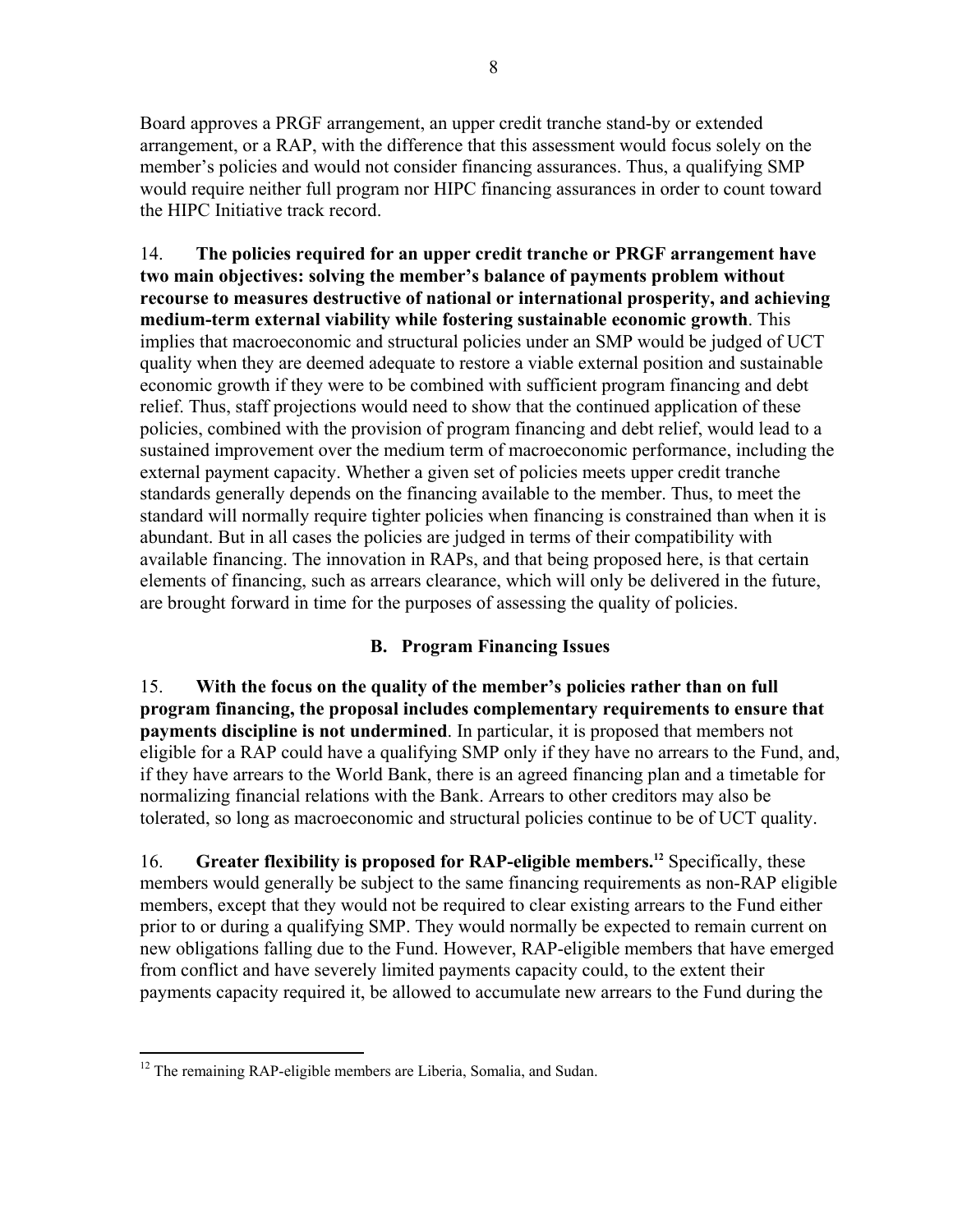period of a qualifying SMP.13 The greater flexibility proposed for these members would be consistent with the current approach in the PRGF-HIPC Trust Instrument, which allows them to establish a track record toward the decision point on the basis of a RAP even while maintaining arrears to the Fund. However, the proposal would introduce the additional limited flexibility to allow RAP-eligible members to accumulate new arrears to the Fund during the period of a qualifying SMP, in the limited circumstances described above.

## **C. The Role of the Executive Board**

17. **The inclusion of SMPs in the list of instruments that count for the track record leading to the HIPC Initiative decision point would not change the respective roles of the Board and Management with respect to such programs**. SMPs would continue to be approved by Management, and not by the Board. Moreover, the determination that a given SMP is of UCT quality would only be for purposes of determining the member's eligibility and its qualification for HIPC Initiative assistance at the decision point.<sup>14</sup>

18. **Under the proposed amendment, the Board would retain its determinative role in assessing whether or not the quality of a member's actual policy performance is sufficient to justify the member's reaching the decision point**. Thus, the determination that an SMP should provide the track record to reach the decision point would be based not only on the Board's agreement with staff's assessment that the policies under the program were of UCT quality, but also on the Board's satisfaction with actual implementation of the program after an appropriate performance period (Box 2).

 $\overline{a}$ <sup>13</sup> The assessment of the member's payment capacity would take into account the member's overall external position, including debt service falling due and payments to other creditors. It would be expected that the member would agree that, owing to its severely constrained payment capacity, its payments to other creditors will also be limited (which could imply further accumulation of arrears to these creditors).

<sup>&</sup>lt;sup>14</sup> The Board has on several previous occasions assessed members' performance under SMPs. Besides Liberia, the Board has also made UCT quality determinations in the case of Sudan—another member with protracted arrears. In particular, it concluded that the quality of Sudan's policies under past SMPs was equivalent to what would be required under a RAP.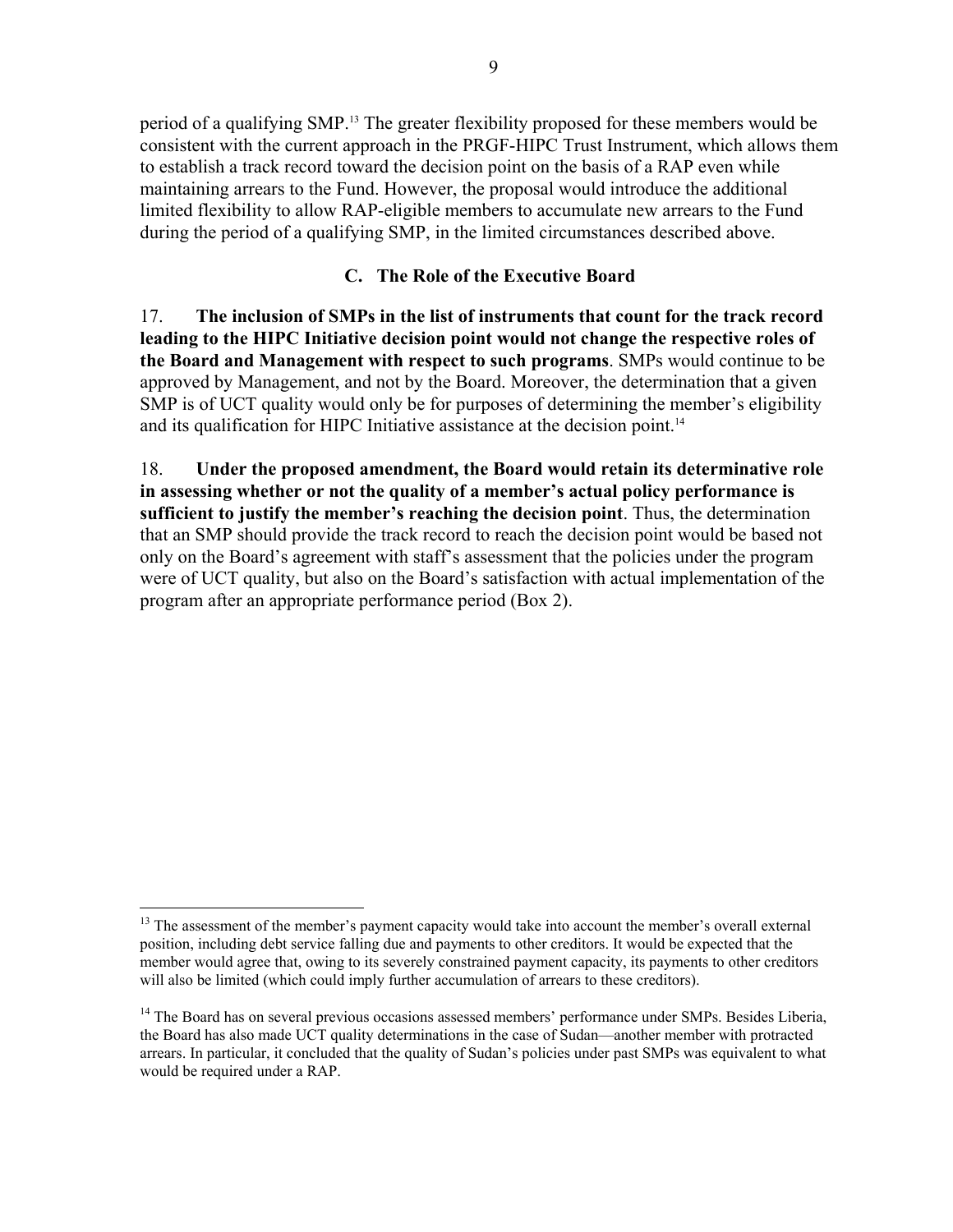#### **Box 2. Operational Modalities for Using SMPs of UCT Quality as Track Record under the HIPC Initiative**

• The Board's agreement with staff assessment that the macroeconomic and structural policies under a given SMP are of UCT quality would be recorded in a Summing Up or the Chairman's Closing Remarks of the Board discussion.

• The relevant period of policy performance would begin as of the date of the Board determination.

• Reaching the decision point would require an assessment by the Board that the member's performance under the SMP has been satisfactory for a sufficient period of time (a minimum of six months, under current practice). In making this assessment, the Board would be expected to follow similar modalities and practices to those used in assessing performance under Fund-supported programs (e.g., taking into account the factors considered in granting waivers of nonobservance of performance criteria).

### **D. Uniformity of Treatment**

19. **As with previous amendments to the PRGF-HIPC Trust Instrument, the proposed amendment would apply uniformly to all members that are eligible or potentially eligible for HIPC Initiative debt relief and have not yet reached the decision point**. Thus, the greater flexibility embodied in the proposed amendment would be available not only to Liberia, but to any other pre-decision-point HIPC that adopts and implements an SMP of UCT quality. Table 2 provides information on the current form of Fund program engagement, if any, with the nine pre-decision-point HIPCs. Of these, only three (Côte d'Ivoire, the Kyrgyz Republic, and Nepal) have started building a HIPC Initiative track record under one of the qualifying instruments currently listed in the PRGF-HIPC Trust Instrument. Of the remaining six countries, two (Liberia and Sudan) currently have SMPs, and one (Togo) had an SMP until recently.15

<sup>&</sup>lt;sup>15</sup> Togo had an SMP which expired at the end of June 2007. Discussions with Togo on a program that could be supported under the PRGF are well-advanced. Progress is also being made toward the clearance of significant arrears to the World Bank that would be needed to allow presentation of a request for a PRGF arrangement to the Executive Board. However, in the event that arrears clearance delays this move to a new PRGF arrangement, the proposed amendment would allow Togo the alternative of beginning to build a track record under an SMP, provided that the Executive Board agrees that the SMP is of UCT policy quality.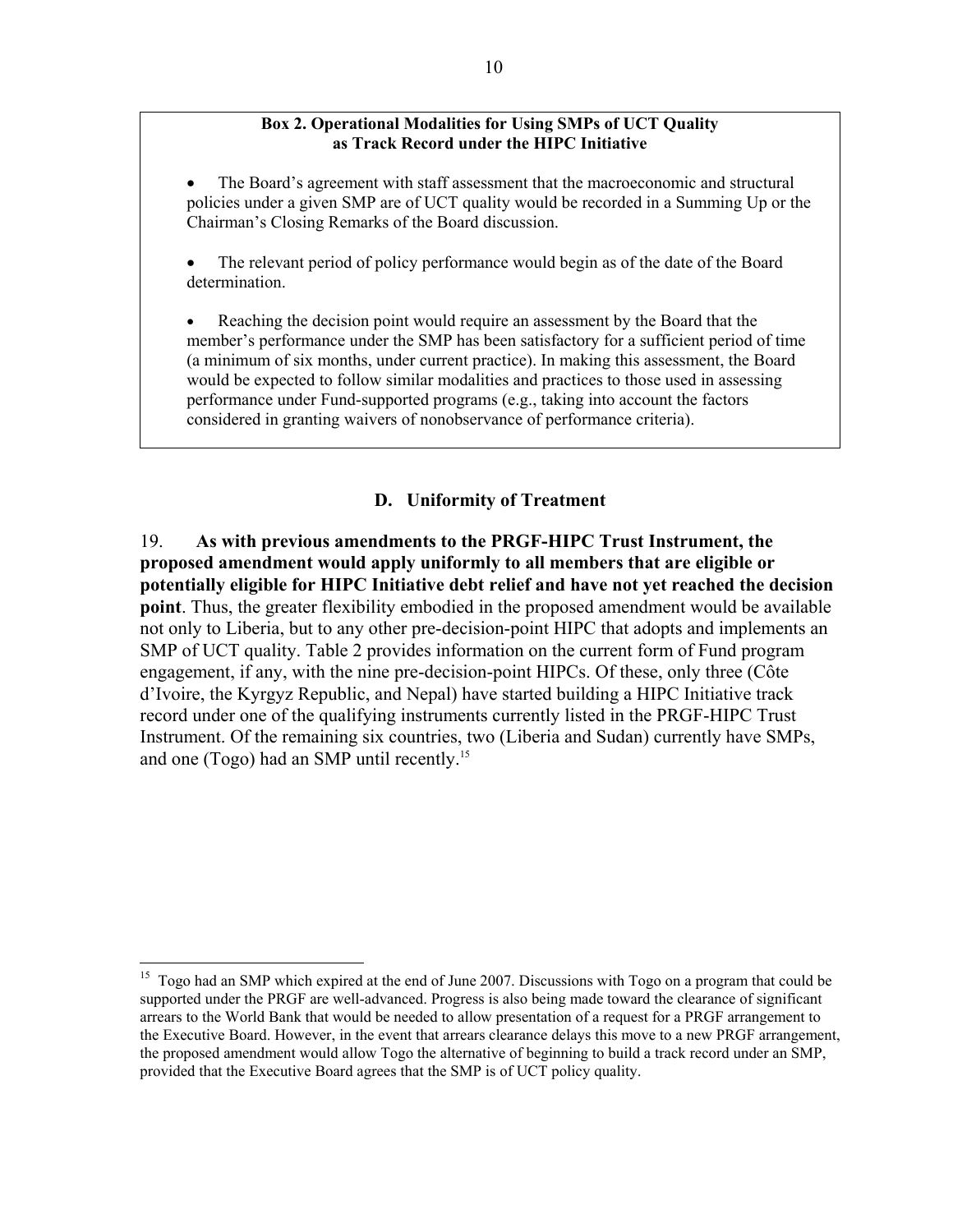#### Table 2. Program Status of Pre-Decision-Point HIPCs

| Comoros         | No current program engagement                                                                                                                                 |  |  |
|-----------------|---------------------------------------------------------------------------------------------------------------------------------------------------------------|--|--|
| Cote d'Ivoire   | EPCA approved on 08/03/07                                                                                                                                     |  |  |
| Eritrea         | No current program engagement                                                                                                                                 |  |  |
| Kyrgyz Republic | PRGF approved on 3/15/05. In a letter dated<br>$3/25/07$ , the Kyrgyz authorities indicated that<br>they do not wish to participate in the HIPC<br>Initiative |  |  |
| Liberia         | RAP-eligible; SMP in place for the period<br>starting February 2006 to present                                                                                |  |  |
| Nepal           | PRGF approved on 11/19/03, and extended until<br>11/18/2007                                                                                                   |  |  |
| Somalia         | RAP-eligible; no current program engagement                                                                                                                   |  |  |
| Sudan           | RAP-eligible; SMPs in place since 1997, with<br>the current one for the period of July 2007 to<br>December 2008                                               |  |  |
| Togo            | SMP was in place for the period of October 2006<br>to June $2007$                                                                                             |  |  |

As of December 1, 2007

20. **The proposed amendment would be drafted so as to apply to Board determinations of UCT quality that are made both before and after the amendment becomes effective.**<sup>16</sup> Accordingly, the assessment by most Executive Directors in February 2007 and July 2007 that the macroeconomic and structural policies under Liberia's current SMP were of UCT quality would enable Liberia's performance under the SMP to be considered for the purpose of establishing a track record toward the HIPC Initiative decision point. The Board has not expressed the view that macroeconomic and structural policies under any other SMP that is now in place are of UCT quality. However, the proposed

<sup>&</sup>lt;sup>16</sup> In comparison, the PRGF-HIPC Trust Instrument provides that members could receive credit toward the decision point for programs that were underway prior to the adoption of the HIPC Initiative. See PRGF-HIPC Trust Instrument, Section III, Paragraph 2(c) in *[Selected Decisions and Selected Documents of the International](http://www.imf.org/external/pubs/ft/sd/index.asp)  [Monetary Fund.](http://www.imf.org/external/pubs/ft/sd/index.asp)*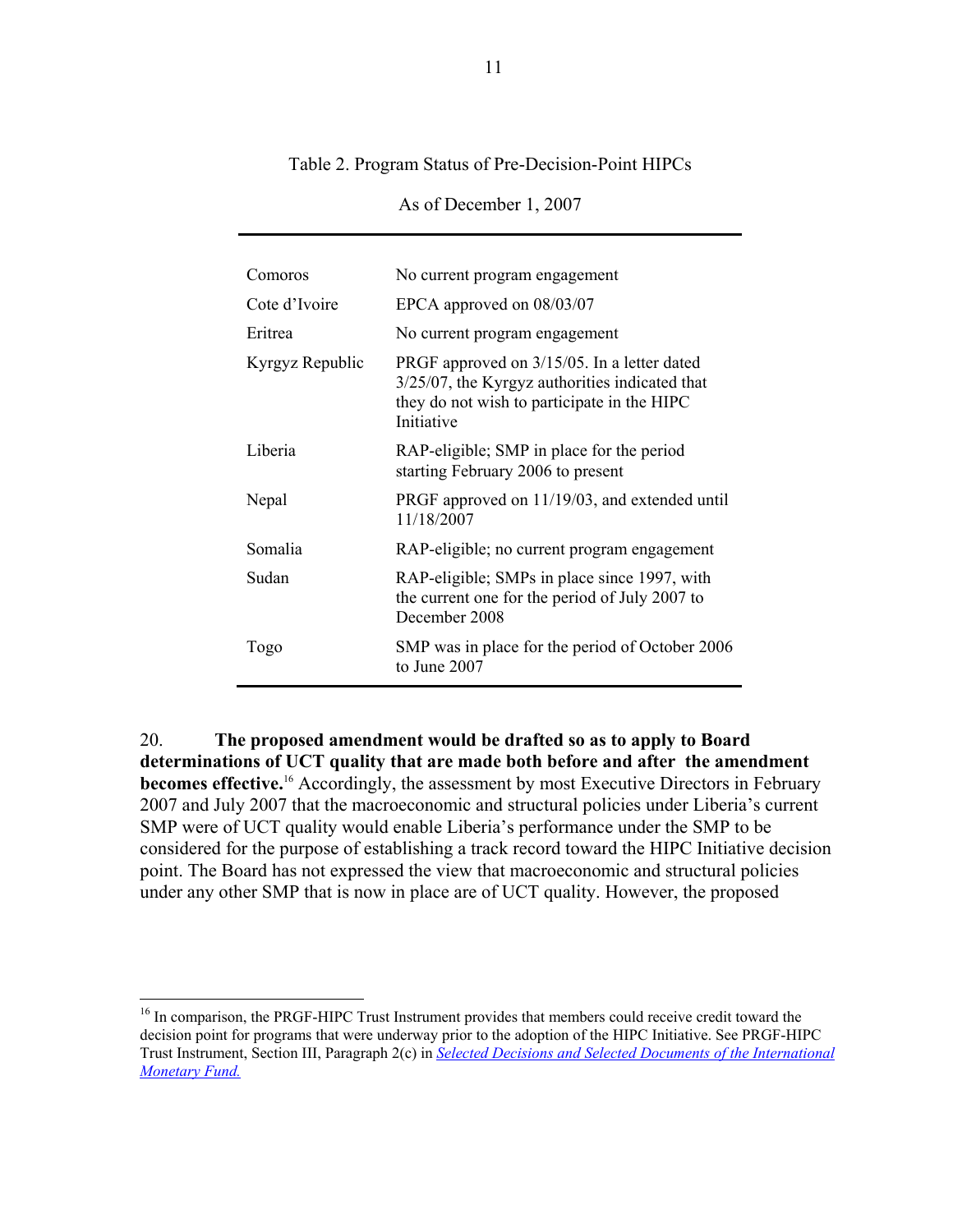amendment would apply if such a determination were to be made by the Board for any other SMP before the amendment becomes effective.<sup>17</sup>

#### **IV. OTHER POLICY CONSIDERATIONS**

### **A. Satisfactory "Creditors' Participation" Assurances**

21. **No changes are proposed in the minimum Management-applied creditor participation threshold for the provision of the Fund's interim assistance under the HIPC Initiative**. Thus, Management will continue to recommend Board approval of Fund interim assistance only where there are satisfactory assurances that creditors holding a minimum of 70 percent of HIPC-eligible debt (i.e., after traditional debt relief) will provide their expected share of HIPC Initiative relief. Although data on commercial debts remain provisional, they suggest that most pre-decision-point HIPCs, including Liberia, would be eligible under the current threshold to receive interim assistance from the Fund once they reach decision point. Among pre-decision-point HIPCs, only Sudan currently has obligations to non-Paris Club official bilateral creditors and commercial creditors accounting for over 30 percent of its HIPC-eligible debt (Table 3 and Box 3).

|                            | Non-Paris Club Creditors | <b>Commercial Creditors</b> |
|----------------------------|--------------------------|-----------------------------|
|                            |                          |                             |
| Comoros                    | 11.5                     | 1.3                         |
| Côte d'Ivoire              | 0.5                      | 25.2                        |
| Eritrea                    | 22.7                     | 0.0                         |
| Kyrgyz Republic            | 2.6                      | 0.0                         |
| Liberia                    | 3.3                      | 18.2                        |
| Nepal                      | 0.9                      | 0.0                         |
| Somalia                    | 11.3                     | 0.0                         |
| Sudan                      | 31.3                     | 6.9                         |
| Togo                       | 10.0                     | 0.0                         |
| Average for pre-decision-  |                          |                             |
| <i>point HIPCs</i>         | 10.5                     | 5.7                         |
| Average for post-decision- |                          |                             |
| point HIPCs                | 9.5                      | 2.9                         |

Table 3. Share of Selected Creditor Groups in HIPC-Eligible Debt (In percent)

Note: Data available for pre-decision-point HIPCs are estimates and may understate the size of commercial claims, as additional commercial claims tend to be brought to light as the HIPC Initiative process unfolds.

<sup>&</sup>lt;sup>17</sup> While the Board has made UCT quality determinations about past Sudan's SMPs, no such determination has been made about the SMP that is currently in place.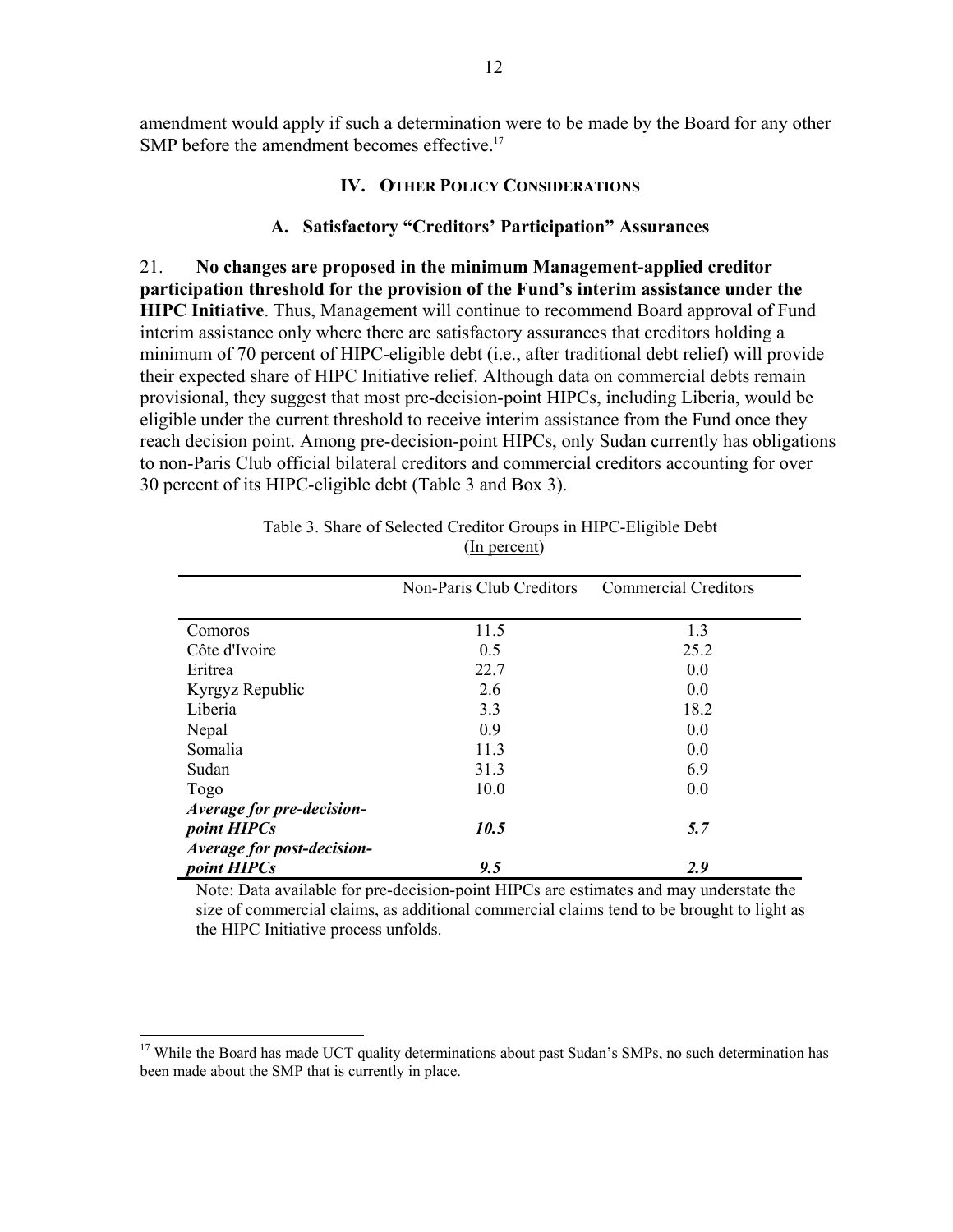### **Box 3. Commercial Creditors' Participation in the HIPC Initiative**

As a coordinated international debt-relief mechanism, the HIPC Initiative encourages broad and equitable participation by all creditors. While the record indicates a high degree of participation by Paris Club creditors and most multilateral institutions, delivery of debt relief by non-Paris Club and commercial creditors remains low. Furthermore, commercial creditors' lawsuits against HIPCs represent a growing challenge to the implementation of the HIPC Initiative, as successful litigation diverts resources from HIPCs' poverty reduction and growth efforts, and forces uneven sharing of the debt-relief effort.

HIPCs are expected to negotiate with all their creditors in good faith. Creditors participating in the HIPC Initiative have relied on moral suasion to convince other creditors to join. They have also stepped up their efforts to discourage litigation against HIPCs and their provision of technical and legal advice. Fund and World Bank staffs have increased outreach to raise public awareness on this issue and to help catalyze the provision of relief by commercial creditors while still respecting the Bank and Fund's requirement to operate with neutrality. In addition, the World Bank's Debt Reduction Facility for IDA-Only Countries can channel grant assistance from bilateral donors and IBRD net income to help HIPCs extinguish their commercial debt through buybacks at a deep discount after decision point. However, it remains possible that commercial creditors will be unwilling to participate in such buyback operations, given the deep discount that is required and their possible expectations for a higher recovery price in the future. The international community's tools for encouraging the participation of private creditors are limited.

## **B. Delivery of MDRI-type, beyond-HIPC Relief to the Protracted Arrears Cases**

22. **The Fund will provide MDRI-type, beyond-HIPC debt relief to all the protracted arrears countries that reach the completion point if resources for such relief become available**. However, it is not proposed that the existing MDRI Trusts be amended to make these countries eligible under the Trusts.<sup>18</sup> Instead, country-specific administered accounts with terms similar to the MDRI Trusts could be established to facilitate fund-raising and delivery of beyond-HIPC debt relief to the protracted arrears countries. A structure has already been approved by the Board to deliver beyond-HIPC debt relief to Liberia via a new administered account.

### **V. CONCLUSION**

23. **Staff considers that the proposed amendment represents a reasonable balance between preserving the spirit of the HIPC Initiative and allowing strong-performing members for whom adequate financing assurances are not in place to build the necessary track record toward the decision point**. The modalities suggested above will mitigate to a great extent the risks that could be associated with the proposed amendment of

<sup>&</sup>lt;sup>18</sup> Under the existing rules, Liberia and other countries with protracted arrears would not be eligible for MDRI debt relief because their debt after arrears clearance would have been contracted after end-2004, i.e., after the MDRI cut-off date.